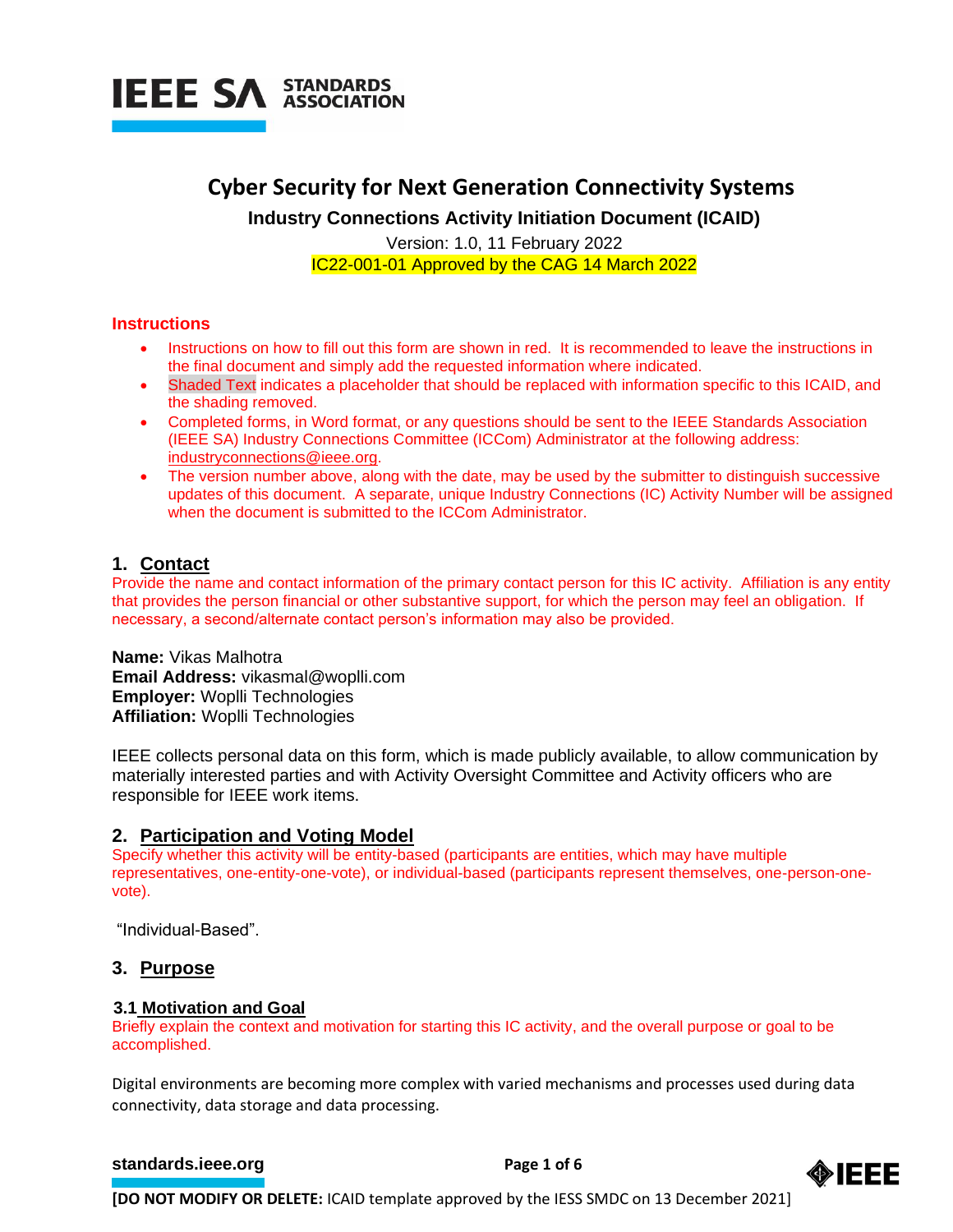# **IEEE SA STANDARDS**

- 1. Data creation and its transmission are exploding in both enterprise and consumer space. Data flow and management are not consistently done.
- 2. Organizations have many disparate applications and services from many vendors but dependencies of these applications on each other are not well understood by the organizations.
- 3. Contents of an application or a service are not well understood.
- 4. We are seeing new technologies, new applications and more devices getting introduced every day. More devices, applications and services are collecting data and more processing is happening around us. Mode of data collection, which data is collected and where it is stored are processed are not known.
- 5. We anticipate changes in current architectures such as data transmission to happen on the connectivity channels that could present more security risks.

Cyber Security issues have increased in recent times, with millions of records breached. Privacy issues are on the rise with no control on where data is shared and how it is processed. Organizational infrastructures are failing with rising cases of hackings and ransomware.

Trust over IP foundation points to many Trust level issues in the paper [Introduction-to-ToIP-V2.0-2021-11-17.pdf](https://trustoverip.org/wp-content/uploads/Introduction-to-ToIP-V2.0-2021-11-17.pdf)  [\(trustoverip.org\)](https://trustoverip.org/wp-content/uploads/Introduction-to-ToIP-V2.0-2021-11-17.pdf) [see Digital Trust Statistics].

There are many reasons behind these issues related to user's control (or lack thereof) on their information, formation of concentrated information islands, inadequate control application, lack of transparency by organizations, lack of ability to self-heal, speed of action (or lack thereof) and new and emergent technology areas.

With this proposal, we are making a call for investigation in 3 areas, with which we seek to invoke new thinking and architectures.

**Area 1:** Consider the principles and the ground realities of human centricity (data control), decentralization in identifiers, distribution in data processing, heterogeneity in controls and self-healing.

**Area 2:** Explore Cyber Security needs for special use cases (such as IoT, desktops, edge, Artificial Intelligence etc.), with a focus on Artificial Intelligence and its needs for cybersecurity.

**Area 3:** Explore the effect of new and upcoming areas such as Quantum Computing, Web 3.0 and 5G wireless technologies on current level of Cyber Security and on the new Cyber Security architecture. We would like to build new guidance, standards & technologies if current efforts fall short.

#### **3.2 Related Work**

Provide a brief comparison of this activity to existing, related efforts or standards of which you are aware (industry associations, consortia, standardization activities, etc.).

- Trust over IP Foundation (ToIP Trust Over IP [Defining a complete architecture for Internet-scale digital](https://trustoverip.org/)  [trust\)](https://trustoverip.org/)
- FNI
- P2145 at IEEE
- W3C [Decentralized Identifiers \(DIDs\) v1.0 \(w3c.github.io\)](https://w3c.github.io/did-core/)
- DIF
- NIST

#### **[standards.ieee.org](http://standards.ieee.org/)**<br> **Page 2 of 6**



**[DO NOT MODIFY OR DELETE:** ICAID template approved by the IESS SMDC on 13 December 2021]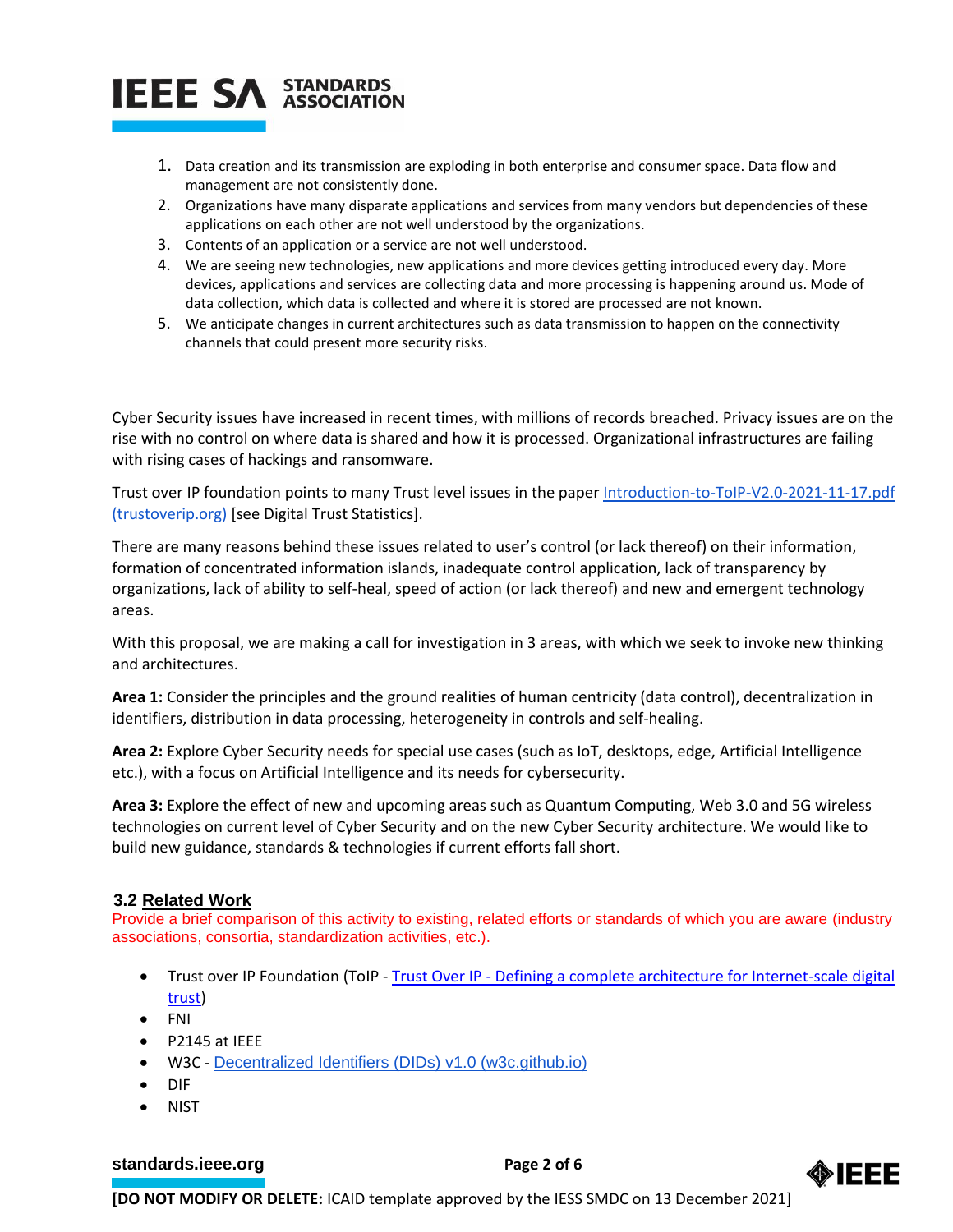

#### **3.3 Previously Published Material**

Provide a list of any known previously published material intended for inclusion in the proposed deliverables of this activity.

See the publications from Trust Over IP Foundation See the specification proposals from W3C, DIF

#### **3.4 Potential Markets Served**

Indicate the main beneficiaries of this work, and what the potential impact might be.

• Any communication and information processing ecosystem and architecture

#### **3.5 How will the activity benefit the IEEE, society, or humanity?**

Describe how this activity will benefit the IEEE, society, or humanity.

- Achieve IEEE's goal of developing a framework that is open, flexible, scalable, and adaptable.
- New projects to be delivered across diverse sectors
- New activities, projects, programs can be the outcome of the program. This is an excellent opportunity to extend the reach and depth of future generation applications and services across several industries.
- Practices/guidelines that will help solution deployment across different interfaces, vendors, and frameworks.
- Lead to better cyber security and privacy for protecting person / human data.

#### **4. Estimated Timeframe**

Indicate approximately how long you expect this activity to operate to achieve its proposed results (e.g., time to completion of all deliverables).

#### **Expected Completion Date:** 03/2024

IC activities are chartered for two years at a time. Activities are eligible for extension upon request and review by ICCom and the responsible committee of the IEEE SA Board of Governors. Should an extension be required, please notify the ICCom Administrator prior to the two-year mark.

# **5. Proposed Deliverables**

Outline the anticipated deliverables and output from this IC activity, such as documents (e.g., white papers, reports), proposals for standards, conferences and workshops, databases, computer code, etc., and indicate the expected timeframe for each.

All of the below aspects can be considered

- Test bed and Proof of Concept 2024
- Use Case Guide (Mapping the use cases) 2H 2022
- Guidelines for different implementations 2023
- Guidelines to ensure proper interoperability and compliance 2024
- Proposals for standards based on the identification of issues 2023
- Workshops and Events 2022, 2023, 2024
- Webinars 2022,2023, 2024
- Collaboration initiatives with other organizations- 2022, 2023,2024

#### **[standards.ieee.org](http://standards.ieee.org/)**<br> **Page 3 of 6**



**[DO NOT MODIFY OR DELETE:** ICAID template approved by the IESS SMDC on 13 December 2021]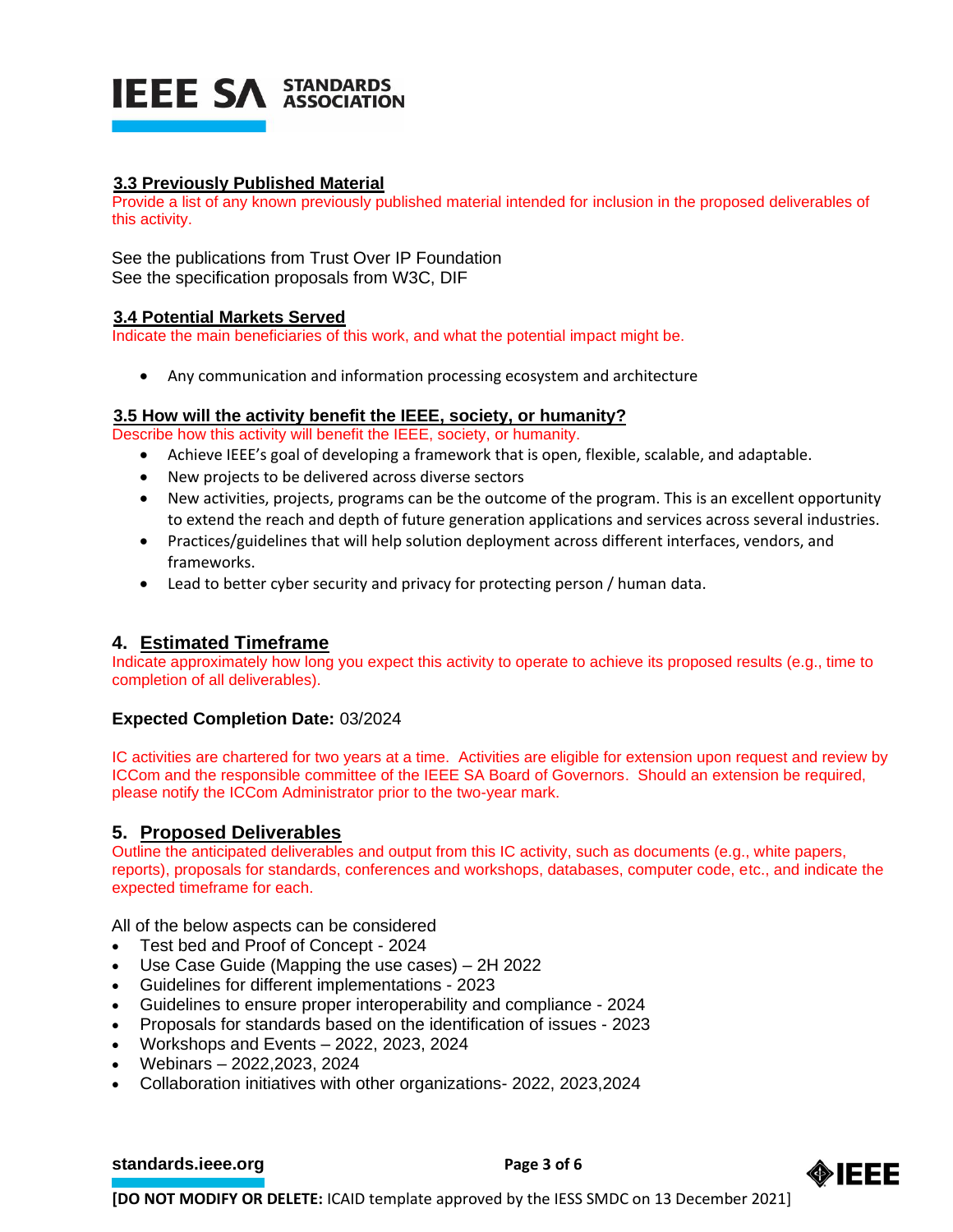

#### **5.1 Open Source Software Development**

*Indicate whether this IC Activity will develop or incorporate open source software in the deliverables. All contributions of open source software for use in Industry Connections activities shall be accompanied by an approved IEEE Contributor License Agreement (CLA) appropriate for the open source license under which the Work Product will be made available. CLAs, once accepted, are irrevocable. Industry Connections Activities shall comply with the IEEE SA open source policies and procedures and use the IEEE SA open source platform for development of open source software. Information on IEEE SA Open can be found at [https://saopen.ieee.org/.](https://saopen.ieee.org/)* 

Will the activity develop or incorporate open source software (either normatively or informatively) in the deliverables? No

Not known at this time

# **6. Funding Requirements**

Outline any contracted services or other expenses that are currently anticipated, beyond the basic support services provided to all IC activities. Indicate how those funds are expected to be obtained (e.g., through participant fees, sponsorships, government, or other grants, etc.). Activities needing substantial funding may require additional reviews and approvals beyond ICCom.

No expenses anticipated apart from the basic support from IEEE.

# **7. Management and Procedures**

#### **7.1 Activity Oversight Committee**

Indicate whether an IEEE Standards Committee or Standards Development Working Group has agreed to oversee this activity and its procedures.

#### **Has an IEEE Standards Committee or Standards Development Working Group agreed to oversee this activity?** No

If yes, indicate the IEEE committee's name and its chair's contact information.

**IEEE Committee Name:** Committee Name **Chair's Name:** Full Name **Chair's Email Address:** who@where

Additional IEEE committee information, if any. Please indicate if you are including a letter of support from the IEEE Committee that will oversee this activity.

IEEE collects personal data on this form, which is made publicly available, to allow communication by materially interested parties and with Activity Oversight Committee and Activity officers who are responsible for IEEE work items.

#### **7.2 Activity Management**

If no Activity Oversight Committee has been identified in 7.1 above, indicate how this activity will manage itself on a day-to-day basis (e.g., executive committee, officers, etc.).

#### **[standards.ieee.org](http://standards.ieee.org/) Brandards.ieee.org Brandards.ieee.org Brandards.ieee.org Brandards.ieee.org Brandards.ieee.org Brandards.ieee.org Brandards.ieee.org Brandards.ieee.org Brandards.ieee.org Brandards.i**



**[DO NOT MODIFY OR DELETE:** ICAID template approved by the IESS SMDC on 13 December 2021]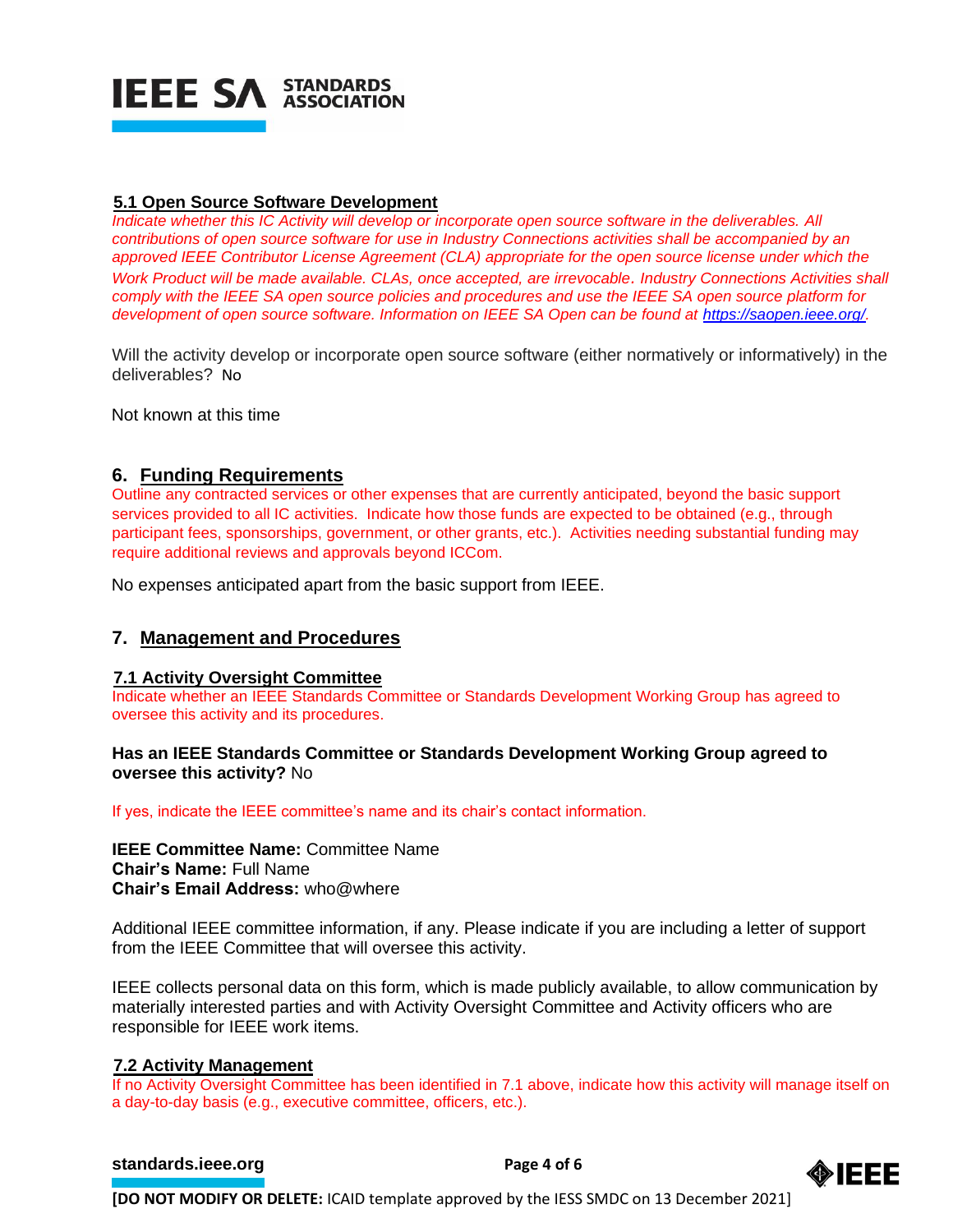

Executive Committee of this program will manage the activities.

#### **7.3 Procedures**

Indicate what documented procedures will be used to guide the operations of this activity; either (a) modified baseline *Industry Connections Activity Policies and Procedures* [\(entity,](https://standards.ieee.org/content/dam/ieee-standards/standards/web/governance/iccom/IC_Activity_PNP_Entity_Baseline.doc) [individual\)](https://standards.ieee.org/content/dam/ieee-standards/standards/web/governance/iccom/IC_Activity_PNP_Individual_Baseline.doc), (b) *Abridged Industry Connections Activity Policies and Procedures* [\(entity,](https://standards.ieee.org/content/dam/ieee-standards/standards/web/governance/iccom/IC_Activity_PP_Abridged_Entity.doc) [individual\)](https://standards.ieee.org/content/dam/ieee-standards/standards/web/governance/iccom/IC_Activity_PP_Abridged_Individual.doc), (c) Standards Committee policies and procedures accepted by the IEEE SA Standards Board, or (d) Working Group policies and procedures accepted by the Working Group's Standards Committee. If option (a) is chosen, then ICCom review and approval of the P&P is required. If option (c) or (d) is chosen, then ICCom approval of the use of the P&P is required.

Option (b) Abridged IC Activity Policies and Procedures.

# **8. Participants**

#### **8.1 Stakeholder Communities**

Indicate the stakeholder communities (the types of companies or other entities, or the different groups of individuals) that are expected to be interested in this IC activity and will be invited to participate.

Service Providers, Semiconductor Manufacturers, Original Equipment Manufacturers (OEMs), Original Design Manufacturers (ODMs), DMS Telcos, Technology Providers, Academia

#### **8.2 Expected Number of Participants**

Indicate the approximate number of entities (if entity-based) or individuals (if individual-based) expected to be actively involved in this activity.

~25 Individuals

#### **8.3 Initial Participants**

Provide a few the entities or individuals that will be participating from the outset. It is recommended there be at least three initial participants for an entity-based activity, or five initial participants (each with a different affiliation) for an individual-based activity.

Use the following table for an entity-based activity:

| <b>Entity Name</b> | <b>Primary Contact Name</b> | <b>Additional Representatives</b> |
|--------------------|-----------------------------|-----------------------------------|
|                    |                             |                                   |
|                    |                             |                                   |

#### Use the following table for an individual-based activity:

| <b>Individual Name</b>       | <b>Employer</b>            | <b>Affiliation</b>         |
|------------------------------|----------------------------|----------------------------|
| James Barnebee               | AIM-E                      | AIM-E                      |
| Chad Boeckmann               | TrustMapp                  | TrustMapp                  |
| Savita Farooqui              | <b>Sym Soft Solutions</b>  | <b>Sym Soft Solutions</b>  |
| Prasana Joshi                | <b>ATOS</b>                | <b>ATOS</b>                |
| <b>Vikas Malhotra</b>        | <b>WOPLLI Technologies</b> | <b>WOPLLI Technologies</b> |
| Diana Kelley                 | SecurityCurve              | SecurityCurve              |
| Sanjay Maljure               | <b>CloudView Partners</b>  | <b>CloudView Partners</b>  |
| Ajay Singh                   | <b>WOPLLI Technologies</b> | <b>WOPLLI Technologies</b> |
| <b>Gurpreet Singh Thathy</b> | Valkyrie                   | Valkyrie                   |

#### **[standards.ieee.org](http://standards.ieee.org/) EXECUTE: Page 5 of 6**